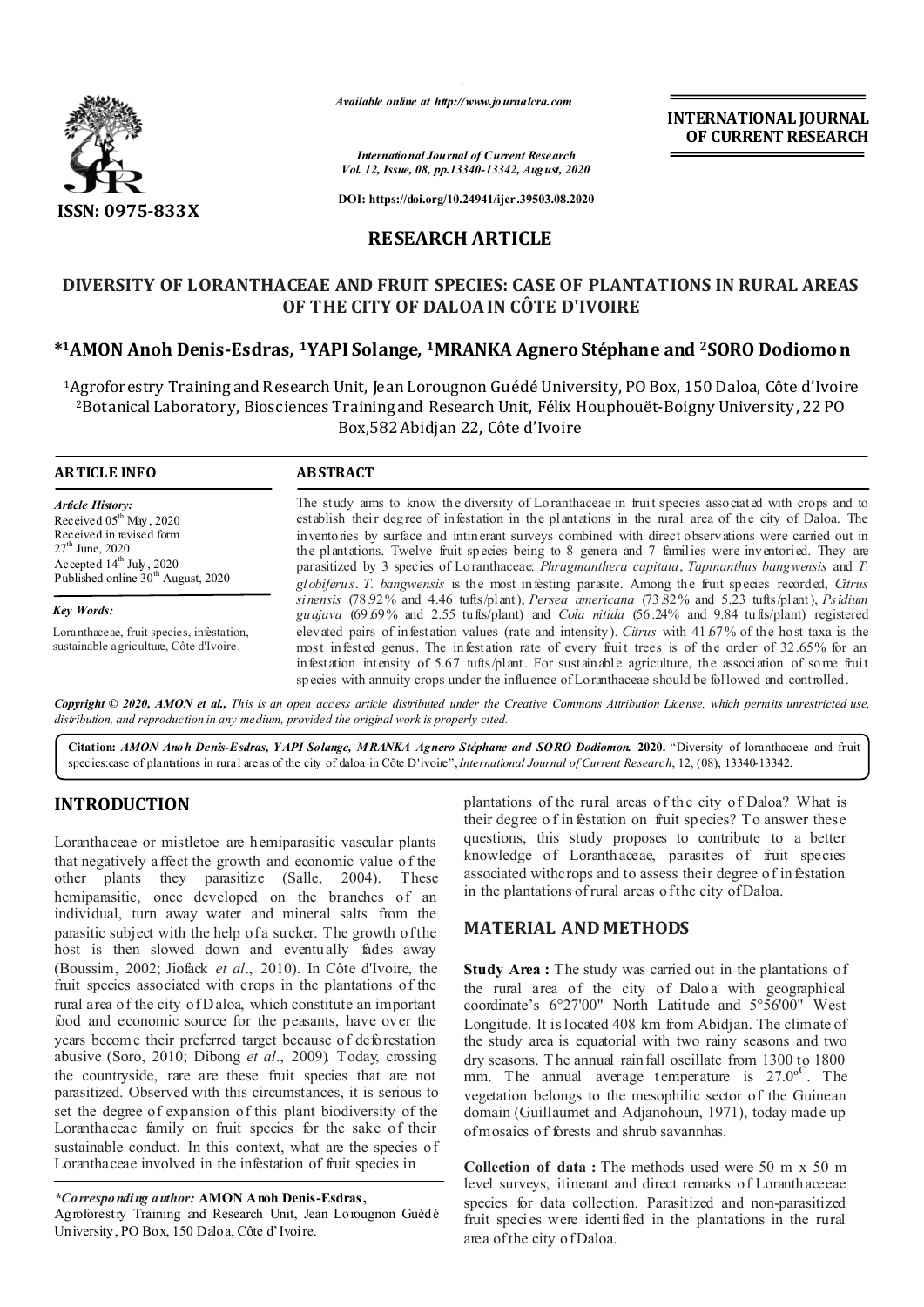On fruit species, the number of Loranthaceae tufts was counted. The data collected made it possible to determine (Amon 2014):

- Infestation rate (T xi): 
$$
\frac{\text{Tu}}{\text{Nti}} = \frac{\text{Ntp}}{\text{Nti}} \cdot \text{N}
$$

with Txi - Infestation rate; Nip - Number of parasitized individuals; Nti - Total number of individuals identified;

- Intensity of infestation (Ii): 
$$
II = \frac{Nt}{Ntii}
$$

with Ii - Intensity of infestation ; Nt - Total number of Loranthaceae tufts; Ntii - Total number of infested individuals identified.

These are: *Globimetula dinklgei*, *Phragmanthera capitata* (Spreng.) Ballé, *Tapinanthus bangwensis* (Engl. and K. Krause) Danser, *T. globiferus* (A. Rich.) Tiegh..

**Fruit species hosts of Loranthaceaeae :** Inventories showed that 12 fruits species parasitized by Loranthaceae in the plantations of the rural area o f city o f Daloa. They belong to 8 genera and 7 families (Table 2). Rutaceae with 5 taxa, or 41.67% is the most parasitized family. Next come the Myrtaceae with 2 taxa (16.67%). The other 4 families have 1 species each (8.33%). *Citrus* (5 species) is the most infested genus, eiyher 41.67%.

**Degree of infestation of fruit species :** The values o f infestation rates of fruit species by Loranthaceae in the plantations of the rural area of the city of Daloa oscillate 31.56 to 78.92% (Table 2). The most attacked fruit trees are:

### **Table 2. Degree of infestation of fruit species of Loranthaceae**

| Species & Families                 | Parasitic species |                          |        |  |                          | Nb ind | Nb indinfts | Nb tufts | Infrate $(\% )$ | Infint |
|------------------------------------|-------------------|--------------------------|--------|--|--------------------------|--------|-------------|----------|-----------------|--------|
|                                    | Gd                | $P_{\mathcal{C}}$        | Tb     |  | Tg                       |        |             |          |                 |        |
| Ana car diace ae                   |                   |                          |        |  |                          |        |             |          |                 |        |
| Anacadium occidentale L.           |                   | ۰                        | $^{+}$ |  | ٠                        | 412    | 197         | 275      | 47.82           | 1.40   |
| Annonacea e                        |                   |                          |        |  |                          |        |             |          |                 |        |
| Annona muricata L.                 |                   | $+$                      | $\! +$ |  |                          | 995    | 314         | 427      | 31.56           | 1.36   |
| Rutac eae                          |                   |                          |        |  |                          |        |             |          |                 |        |
| Citrus aurantium L.                |                   | $^{+}$                   | $\! +$ |  | ۰                        | 1076   | 491         | 565      | 45.63           | 1.15   |
| Citrus grandis Osbe k              |                   | $\qquad \qquad +$        | $\! +$ |  |                          | 514    | 195         | 203      | 37.94           | 1.04   |
| Citrus limon (L.) Burm. f.         |                   | $+$                      | $+$    |  | $\overline{\phantom{0}}$ | 1040   | 351         | 479      | 33.75           | 1.36   |
| Citrus reticulate Blanco           |                   | $\overline{\phantom{a}}$ | $\! +$ |  | ۰                        | 7      | 3           | 3        | 42.86           | 1.00   |
| Citrus sinensis (L.) Osbek         | $^{+}$            | $^{+}$                   | $^{+}$ |  | ۰                        | 370    | 292         | 1301     | 78.92           | 4.46   |
| Ster culiac eae                    |                   |                          |        |  |                          |        |             |          |                 |        |
| Cola nitida (Vent.) Schott & Endl. | $^{+}$            | $+$                      | $^{+}$ |  | $^{+}$                   | 873    | 491         | 4832     | 56.24           | 9.84   |
| Myrtaceae                          |                   |                          |        |  |                          |        |             |          |                 |        |
| Eugenia malaccensis L.             |                   | $^{+}$                   | $^{+}$ |  |                          | 106    | 59          | 107      | 55.66           | 1.81   |
| <i>Psidium guajava L.</i>          |                   | $^{+}$                   | $\! +$ |  |                          | 881    | 614         | 1564     | 69.69           | 2.55   |
| Persea americana Mill.             | $^{+}$            | $+$                      | $^{+}$ |  |                          | 1081   | 798         | 4170     | 73.82           | 5.23   |
| Combretaceae                       |                   |                          |        |  |                          |        |             |          |                 |        |
| Terminalia catappa L.              |                   | $^{+}$                   | $\! +$ |  |                          | 733    | 379         | 1052     | 51.71           | 2.78   |
| Total                              | 3                 | 10                       | 12     |  |                          | 8088   | 4184        | 14978    | 52.13           | 2.83   |

NB: (-) - Absence; (+) - Presence; Nb - Number; ind - individuals; tfs - tufts; Tx - Rate; inf - infestation; Int - Intensity; infts-infested



**Fig. 6. Avocado tree:** *Persea americana* **strongly parasitized**

## **RESULTS**

**Diversity of Loranthaceae encountered :** Four species o f Loranthaceae have been identified on the fruit species of plantations in rural areas of the city of Daloa. They are divided into 3 genres.

*Citrus sinensis* with an average rate of 78.92%, *Persea americana* (73.82%) figure (1), *Psidium guajava* (69.69%) and *Cola nitida* (56.24%). Among these fruit species, *Annona muricata* (31.56%), *Citrus limon* (33.75%) and *Citrus grandis* (37.94%) recorded the lowest infestation rates. The infestation intensities of Loranthaceae on fruit trees evaluated change from 1 to 9.84 tufts/plant (Table 2).